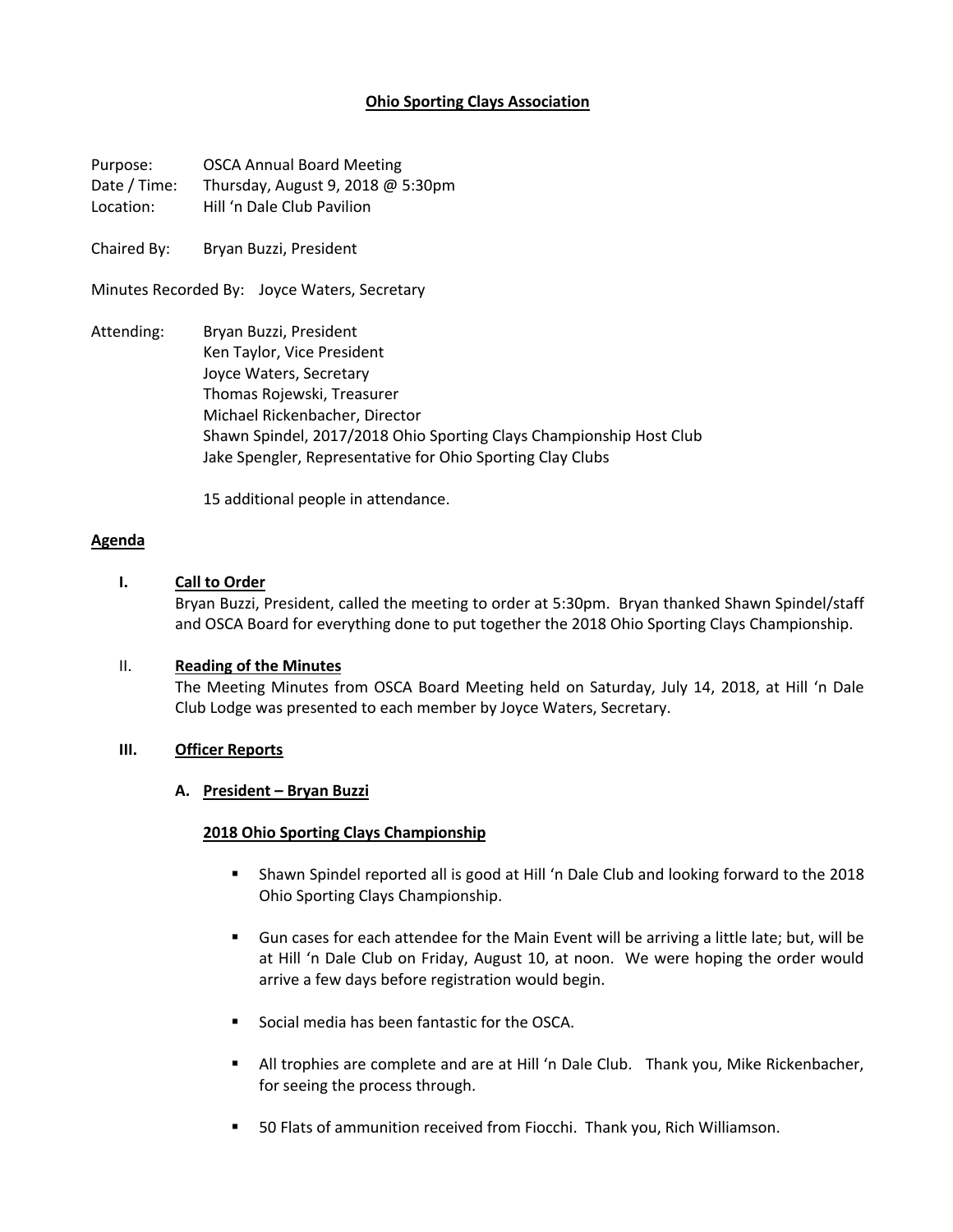- § Guns for giveaway/raffle have been received from Benelli (pump), Beretta, Browning, and Syren (women's giveaway). Persons receiving giveaway guns must be present on Saturday evening to win.
- § As of today we have 381 registered for the Main Event. Approximately 410 shooters registered overall. Shooters coming from Ohio, Florida, Georgia, Indiana, Kentucky, Maryland, Michigan, New York, North Carolina, Pennsylvania, South Carolina, Tennessee, Texas, West Virginia, and Wisconsin. The growth in our State Shoot has been great and we put on a very nice event.
- § Thank you to LaPorte and Lincoln for the traps on each course; White Flyer donated money for one paid registration of Main Event for 2019 Ohio Sporting Clays Championship; thank you to all the vendors; and, we appreciate all the support from everyone involved and all the sporting clubs in Ohio.
- **E** All information regarding the 2018 Ohio Sporting Clays Championship was sent to all registered shooters by Shawn Spindel, Hill 'n Dale Club.
- § Courtesy Tents on Main Event courses will have fruit, water, and a location on each course will have a freezer with ice cream.
- Michael Rickenbacher and Rich Williamson will handle the shoot-offs on Saturday and Sunday, and Dan Bailey - Eagle's Nest Sporting Grounds, volunteered to help.
- **Protest Committee for Ohio Sporting Clays Championship** Recommendation was made for the three members of Protest committee to be:
	- Lois Neely, WyShotgun
	- Luke Spengler, Cardinal Shooting Center
	- Ken Taylor, OSCA Board Vice President Motion: Joyce Waters 2<sup>nd</sup>: Michael Rickenbacher Motion approved.
- § Hall of Fame Award: Nominations were received for the Hall of Fame Award. Discussion has taken place on having an award for a shooter and for industry. Further discussion will take place and the Hall of Fame criteria will be reviewed.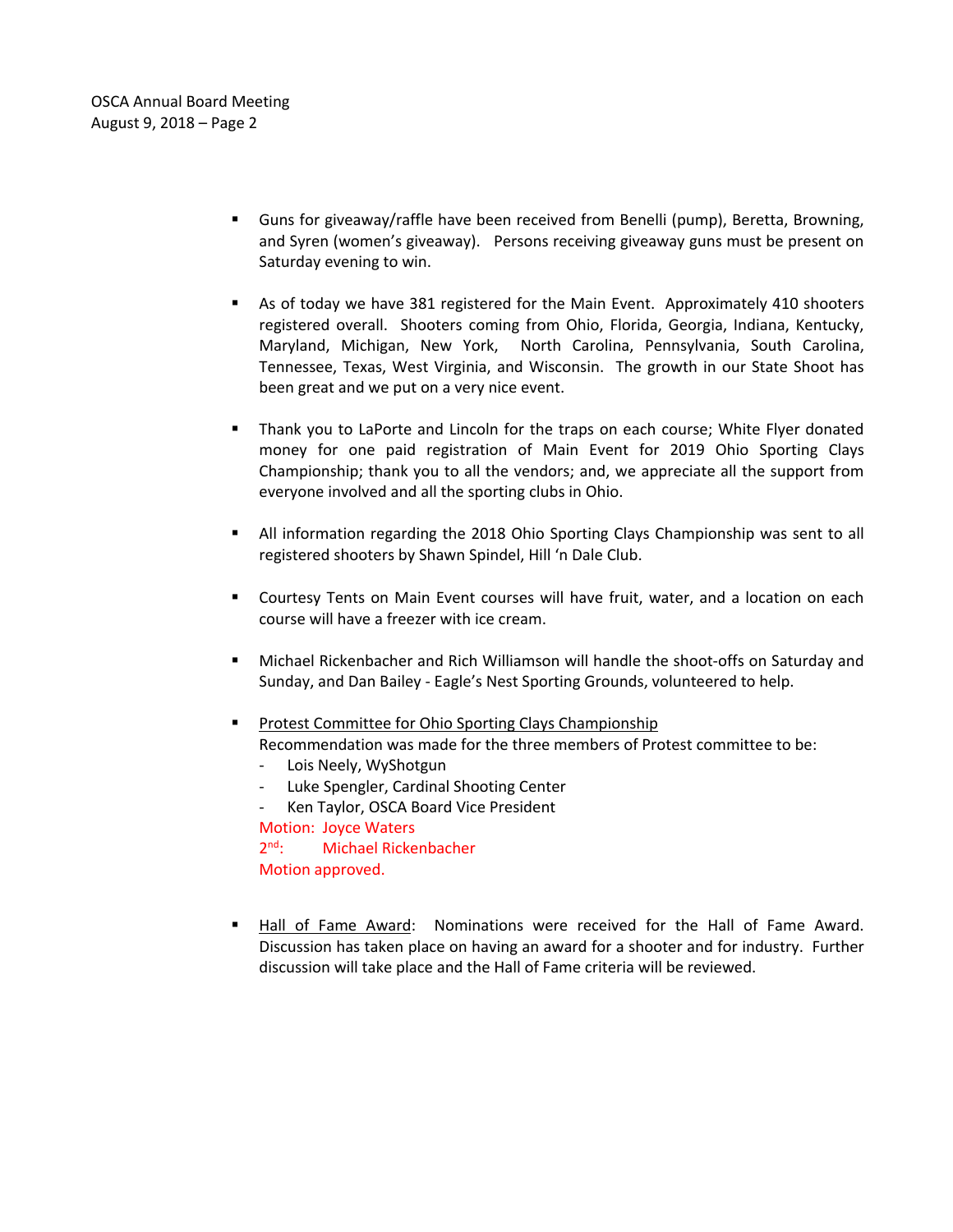§ Two bids have been received for the 2019/2020 Ohio Sporting Clays Championship; one from Cardinal Shooting Center and a second from Hill 'n Dale Club (only for the year 2019). Hill 'n Dale Club submitted the bid for one year due to Cardinal Shooting Center hosting the Northeast Regional Championship taking place on September 4-8, 2019.

A motion was made to host the 2019/2020 Ohio Sporting Clays Championship at Cardinal Shooting Center. Motion: Bryan Buzzi 2<sup>nd</sup>: Ken Taylor Motion approved.

The date of the 2019 Ohio Sporting Clays Championship will be August 1-4, 2019.

Jake Spengler, Cardinal Shooting Center, noted the 2019 Ohio Sporting Clays Championship will take place on the courses where currently situated. The 2019 event will be a 200 Main Event, 100 Prelim, 100 FITASC, and 50 birds for all other. The Year 2020 could change for sporting clays if Cardinal Shooting Center/Jack Fishburn purchases 161 acres close to the facility that Jack Fishburn has made an offer on.

Dan Bailey, Eagle's Nest Sporting Grounds, asked why shooters can't vote on host club for State Championship. It is and has been in the Code of Regulations that voting is cast by the OSCA Board. Dan also commented on the bids being posted on the OSCA website. He stated in previous years this was done.

## **B. Vice President – Ken Taylor**

- Have received emails for nominations for the Hall of Fame Award.
- Four or five emails received regarding new shooters for Ohio.
- Ken thanked everyone for his time serving on the OSCA Board. "It's been a lot of fun."

## **C. Treasurer – Thomas Rojewski**

- Current balance in OSCA checking account at Huntington Bank is \$39,917.50.
- **The OSCA has a CD (Certificate of Deposit) with a balance of approximately \$5,600.00.**
- A lot of invoices being paid this week.

#### **D. Secretary – Joyce Waters**

- Will resubmit our OSCA Board Meeting Minutes to our OSCA website administrator for submission to website. Minutes were submitted for all meetings held in 2017 and todate for 2018 (except for July 14, 2018 as just presented to OSCA Board).
- § Joyce presented the OSCA Board with a "Schedule of Events" for the evening Program/Dinner being held on Saturday, August 11, 2018, during the 2018 Ohio Sporting Clays Championship.